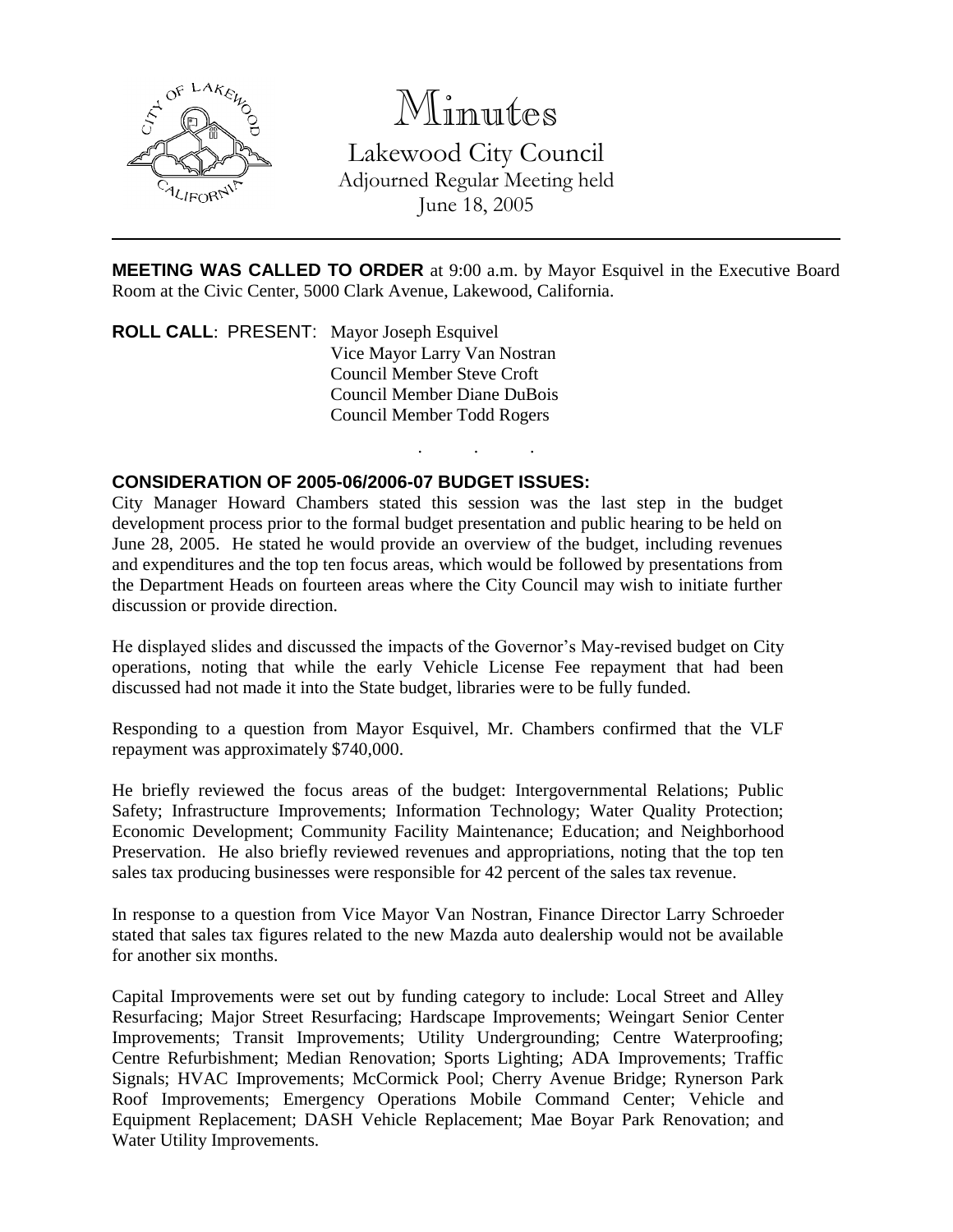## **CONSIDERATION OF 2005-06/2006-07 BUDGET ISSUES:** Continued

He covered areas of significant detail, where large changes were evident and concluded by stating that the budget, as prepared, was balanced; realistic; emphasized public safety, neighborhoods, and new technology; made a \$4.3 million investment in streets; and was sensitive to decisions made in Sacramento and Washington DC.

The Director of Finance displayed slides and reviewed the Redevelopment Agency budget, including the dates for last project activities, incurring new debt and expiration of eminent domain rights for each of the three redevelopment areas.

Responding to a question from Vice Mayor Van Nostran, Community Development Director Chuck Ebner stated there was a process to reinstate eminent domain rights which would require new fact findings and a public hearing process.

Mr. Schroeder also clarified that the expiration date patterns were not uniform for the three areas since redevelopment law continued to change. He briefly reviewed revenues and expenditures in the Agency budget, noting that the older the project area, the higher the rate of return.

Vice Mayor Van Nostran questioned whether the amount allocated for land acquisition would be sufficient considering land values. Mr. Schroeder responded by stating that there may be a need for increased funding for the scattered lot program, although the program was partially reimbursed when the property was sold for future development.

Assistant City Manager Michael Stover displayed slides and reviewed the budget proposal for a Key Employee Retirement Transition Program. He covered the program objectives and features which included authorizing the City Manager to negotiate an MOU, with participating retirees, for up to two years for a defined scope of work, including at-home, telecommuting aspects.

Responding to questions from the City Council, he noted that under the program compensation was capped at the employee's prior hourly rates and was not designed to be subject to negotiation. Nor was the program intended for those wishing to move into consulting work, but designed to provide for staff backfill during the recruitment and selection processes and to sustain or enhance organizational capacity.

VICE MAYOR VAN NOSTRAN MOVED AND COUNCIL MEMBER DUBOIS SECONDED TO APPROVE THE PROGRAM IN CONCEPT. UPON ROLL CALL VOTE, THE MOTION WAS APPROVED:

AYES: COUNCIL MEMBERS: Van Nostran, Croft, DuBois, Rogers and Esquivel NAYS: COUNCIL MEMBERS: None

At 10:00 a.m., the Mayor called for a recess. At 10:07 a.m., the City Council Meeting was reconvened with all members present.

. . .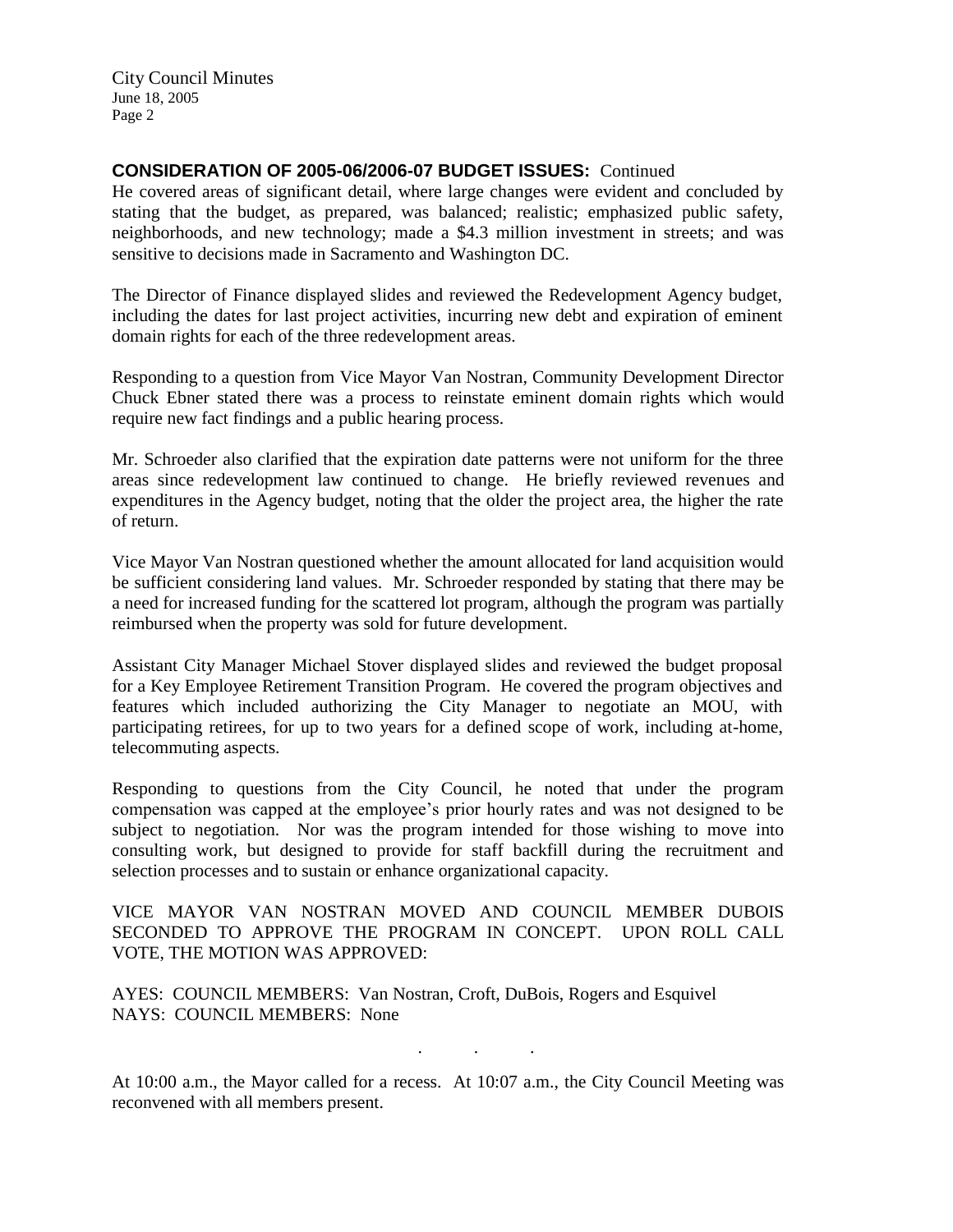## **CONSIDERATION OF 2005-06/2006-07 BUDGET ISSUES:** Continued

Director of Public Works Lisa Rapp reviewed the budget program for Street Paving and the Hardscape Repair Program. She reported that the City had been pursuing an aggressive approach to paving both major and residential streets and that 57 percent of residential streets had been completed. She noted that the street paving projects were linked to the water main replacements projects so that we were not going back and tearing up streets that were recently repaved.

Council Member Croft questioned the drop in the spending rate after 2007. Ms. Rapp stated that some locations were waiting for the installation of water mains and other locations for funding.

Vice Mayor Van Nostran inquired how much more paving could be completed before it outpaced the water main replacement schedule. Ms. Rapp stated that since the paving was scheduled to be completed by FY 2010, it meant that disturbing some streets for water main replacement was inevitable although they would not target any streets paved less than five years prior.

Vice Mayor Van Nostran stated a study session was necessary to take an in depth look at future plans for street repaving and coordination with water main replacement.

Ms. Rapp also made a presentation on Hardscape Repairs which included sidewalks, curb and gutter, handicapped ramps and limited driveway approaches, if necessary to meet grade.

Responding to a question from Mayor Esquivel, Ms. Rapp stated that the decision to replace driveway approaches was made by the Assistant Director of Public Works.

Vice Mayor Van Nostran, observed that since the single largest cause of resident complaints came from sidewalks, this activity may be more important than street repaving,

The City Manager noted that due to past budgetary constraints, there were years where very little work was done in this area.

Ms. Rapp stated that staff was using creative solutions such as bridging or meandering the sidewalks to deal with areas where residents resisted tree removal and replacement.

Responding to a question from Council Member Croft, Ms. Rapp stated that while staff was aware of new technologies like rubber sidewalks, they were still experimental, without good data on life span or comparisons of related costs.

Council Member Rogers stated that he agreed with Vice Mayor Van Nostran that sidewalk repair was a source of great satisfaction to residents. He proposed granting more discretion to repair/replace isolated locations and asked how much more funding would be required. Ms. Rapp stated that there were many variables involved depending on the extent of damage at a location.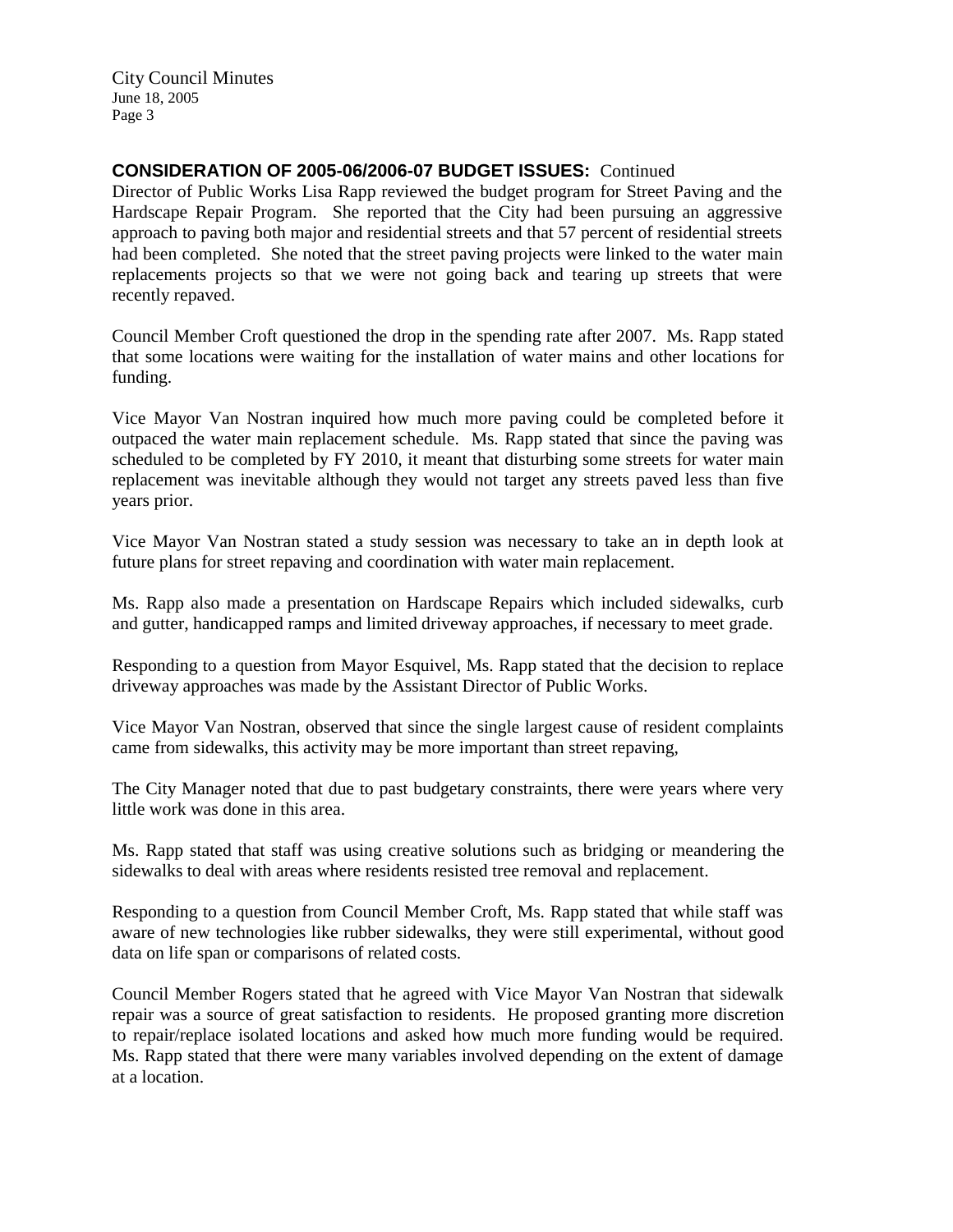## **CONSIDERATION OF 2005-06/2006-07 BUDGET ISSUES:** Continued

Council Member Croft stated that if most isolated locations could be addressed for \$2,000 or less, he would support an additional allocation of \$200,000 for the repair of isolated hardscape locations.

Ms. Rapp showed slides of several target blocks and stated necessary repairs which could amount to about \$140,000. She responded to an additional question from Council Member Croft by stating that there were no target block repairs contained in the proposed budget.

COUNCIL MEMBER ROGERS MOVED AND COUNCIL MEMBER DUBOIS SECONDED TO ADD THE REPAIR OF THE TARGET BLOCK OF CASTANA AVENUE AND TO APPROPRIATE AN ADDITIONAL \$200,000 FOR THE REPAIR OF ISOLATED LOCATIONS. THERE BEING NO OBJECTION, IT WAS SO ORDERED.

Ms. Rapp continued with coverage of the Tree Planting Program, including the changes made last year with the addition of 400 trees. She reported that each year of the 2-year budget included funding for 500 trees and discussed the refusal rate for replants. She also noted that the pricing for replants was set by contract and would remain at the current rate for 2 years.

Vice Mayor Van Nostran inquired how many trees would need to be planted to fill all vacant locations. Ms. Rapp stated they would have to plant 3,000 trees in each of the next two years to complete all locations.

Responding to a question from Council Member DuBois, Ms. Rapp stated that after the twoyear contract expired, the cost of replanting would increase by at least 15 percent.

The City Manager advised that tree planting could be accelerated to 1,000 trees per year and that staff could bring a report back to the City Council after the first year with data on the refusal rate for replanting.

VICE MAYOR VAN NOSTRAN MOVED AND COUNCIL MEMBER CROFT SECONDED TO INCREASE TREE PLANTING TO 1,500 TREES IN YEAR ONE OF THE BUDGET. THERE BEING NO OBJECTION, IT WAS SO ORDERED.

Ms. Rapp presented slides on Median and Panel Renovation noting the completed locations and the proposed locations that would be included with the Legacy Capital Improvement Program.

Ms. Rapp displayed slides showing the condition of the Del Valle Park Memorial stating that staff would propose continuing maintenance by City crews while professional restoration advice was sought. She noted that although there had been a proposal from the Boeing Corporation to partner in the restoration, the project had faced so many obstacles that it had been abandoned.

Ms. Rapp responded to a question from Vice Mayor Van Nostran by stating that Assistant Public Works Director was working with contacts at Mira Mar Naval Air Station to locate a professional with expertise in aircraft restoration.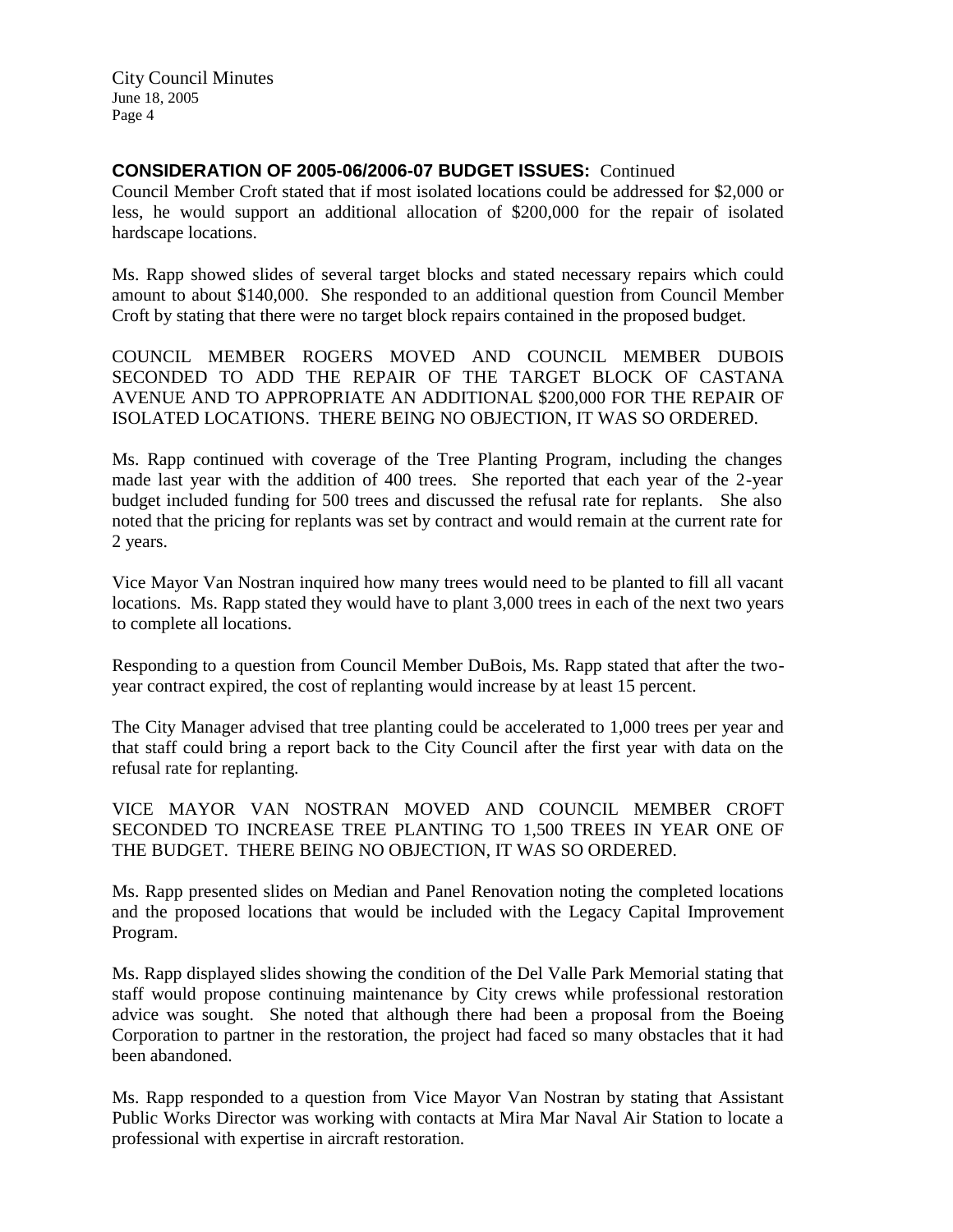# **CONSIDERATION OF 2005-06/2006-07 BUDGET ISSUES:** Continued

Council Member Croft stated that it was important to establish that the objective of this project was preservation, not restoration to either museum quality or flight-readiness.

Ms. Rapp concluded her presentation with a map depicting all the Lakewood streets that were posted for No Parking on street sweeping days. She noted that currently 37 percent of the City was so posted.

The Director of Finance presented information about the Parking Control Program, stating that the City currently employed 2 full-time and 2 part-time Parking Control Officers. He noted that there was staffing on Saturdays, but supervision only via cell phone. He also noted that the Sheriff's units performed parking control functions on Sundays.

Vice Mayor Van Nostran stated he would like to see more focus on getting the vehicles for sale off of the major streets. He suggested that perhaps a fine adjustment might be a deterrent.

Council Member Rogers inquired if staff was able to keep up with service requests for parking violations. Mr. Schroeder responded that response to service requests were generally good, but residents were not always satisfied with what staff was able to do about certain situations. He noted that even when following the street sweepers, the PCOs were looking for other problems in the neighborhoods.

Council Member Rogers suggested budgeting for overtime for specified enforcement periods. Mr. Schroeder responded by stating that the part-time PCOs offered quite a bit of flexibility for staffing.

Vice Mayor Van Nostran stated he would like to see the PCOs on duty later in the evening when people have arrived home from work, possibly until 6 p.m.

Council Member Rogers noted that it could be a safety concern to have the officers out after dark and requested that Mr. Schroeder draft a plan to address the concerns raised.

The Director of Community Development presented slides on Code Enforcement noting the areas of high activity. He outlined the types of violations occurring most often on weekends and a comparison of weekend coverage in neighboring cities.

Responding to a question from Vice Mayor Van Nostran, Mr. Ebner stated that regulations pertaining to yard sales do not allow for the sale of new items.

Mr. Ebner stated that in order to provide for more flex time for Code Enforcement Officers to address weekend violations, an additional \$5,000 in funding would be required to provide up to 1,000 more hours of service.

COUNCIL MEMBER CROFT MOVED AND COUNCIL MEMBER DUBOIS SECONDED TO INCREASE FUNDING FOR CODE ENFORCEMENT BY \$5,000. THERE BEING NO OBJECTION, IT WAS SO ORDERED.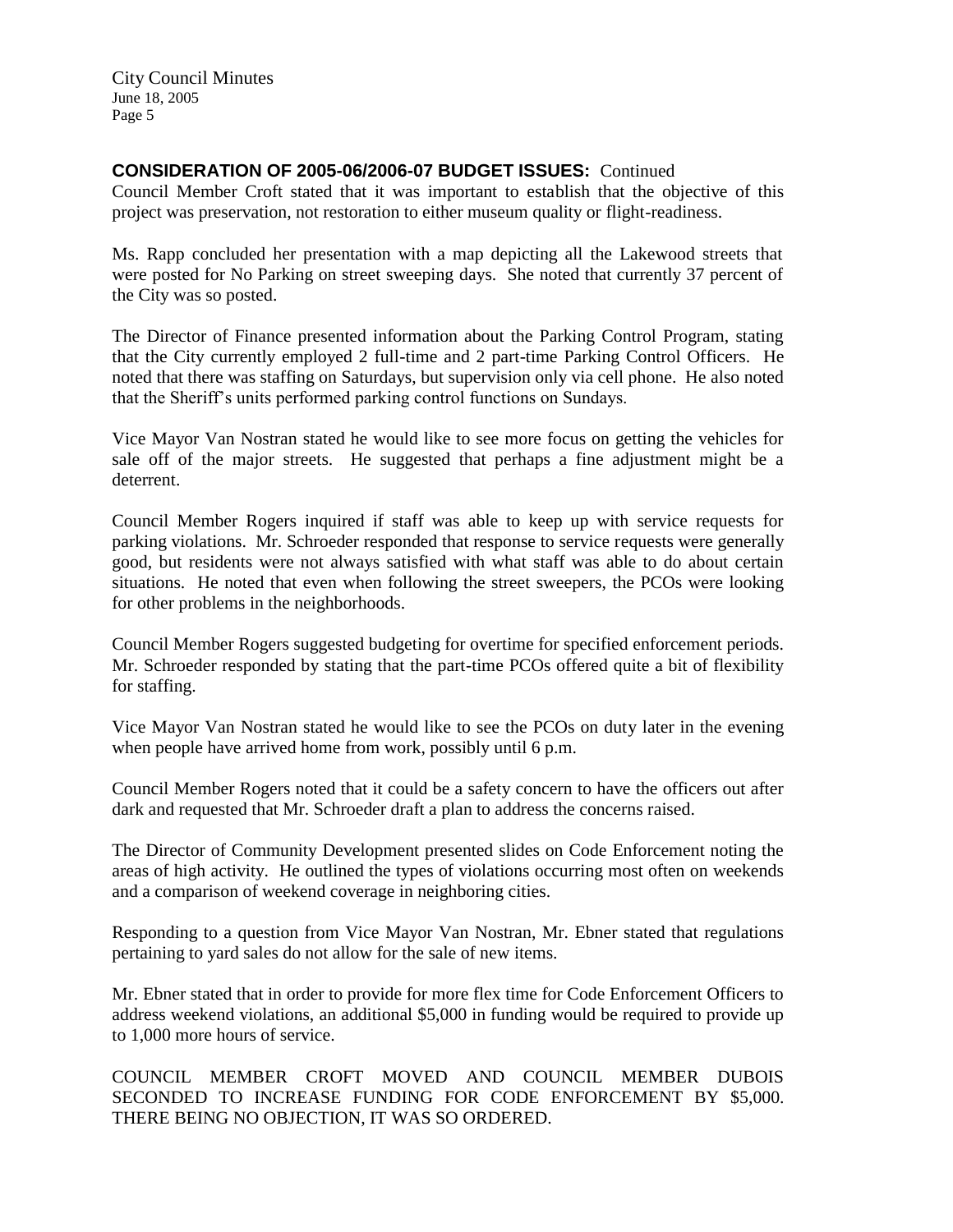#### **CONSIDERATION OF 2005-06/2006-07 BUDGET ISSUES:** Continued

Water Resources Director Jim Glancy displayed slides illustrating the Water Enterprise portion of the budget, including a 3-year projection of capital needs and costs. He displayed a map showing future water main replacement projects.

Vice Mayor Van Nostran suggested looking at a bond re-issue to fund accelerated water main replacement and that he would like to see a numbers comparison of bond service debt and the water rates necessary to support such debt.

Mr. Glancy stated the water industry was highly regulated with both State and Federal testing and element level requirements constantly being changed.

Mr. Glancy responded to a question from Vice Mayor Van Nostran by stating that any new wells could be re-located on the same sites.

Council Member Rogers determined from Mr. Glancy that the new water mains being installed had life expectancy of approximately 75 years.

Ms. Rapp responded to a question from Council Member Croft by advising that the average street overlay had a life span of about 20 years.

Noting that the City had previously done its own water testing on site, Vice Mayor Van Nostran inquired if that facility was still operational. Mr. Glancy reported that although the equipment was still in place and could be utilized for the less complex tests required, it was less expensive to contract out for the service, especially since the number of competent labs locally meant competitive pricing for laboratory testing services.

Deputy City Manager Sandi Ruyle presented slides detailing the Sky Knight Program for airborne law enforcement. She advised that the helicopter was airborne for 5 or more hours each day and on call for an additional 10 hours, with an average response time of 2.5 minutes. She outlined the types of calls to which Sky Knight most frequently responded. She stated that the program utilized three Schweitzer 300 helicopters on a rotating program, the oldest of which would need to be replaced in 2006. She reported that the program utilized two full-time and three relief pilots and detailed some of their distinguished service.

Council Member Croft inquired if there was any concern about any of the other participating cities leaving the program. Ms. Ruyle replied that there was no indication that any of the participants was considering leaving the program.

The Director of Community Development presented a brief history of Building and Planning Fees, with revenues and projected cost increases to the City from the County for building inspection services. He suggested structuring the permit fees so that they would automatically adjust each year at the same rate as the consumer price index, thus ensuring that the fees would continue to pay for the service. He also reviewed fees for different types of planning cases, noting that fees had not been adjusted since 1993, with several of the fees being in place more than 20 years.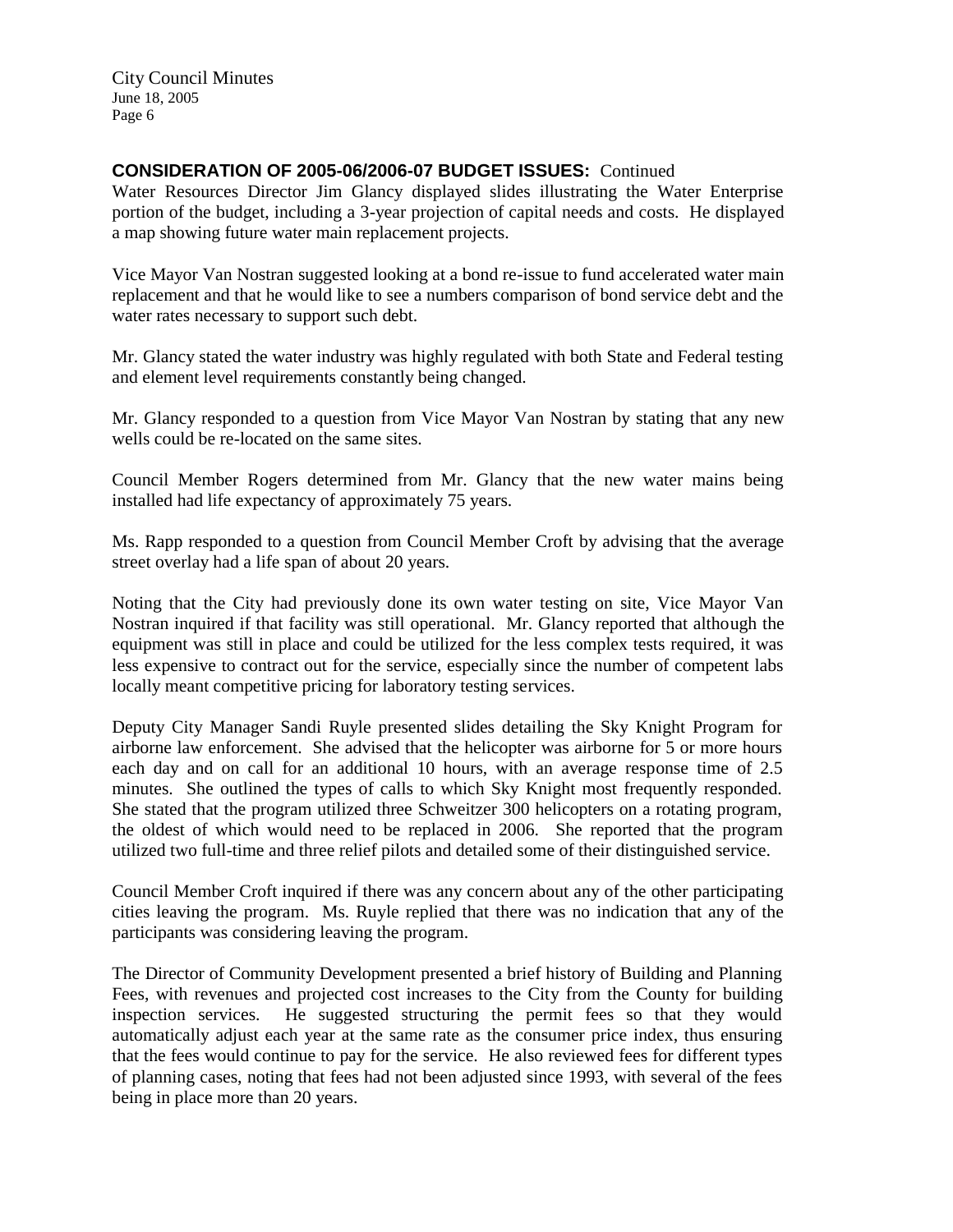## **CONSIDERATION OF 2005-06/2006-07 BUDGET ISSUES:** Continued

Council Member DuBois inquired if previous fee increases had resulted in customer complaints. Mr. Ebner responded by stating they had not.

Mr. Ebner continued with a presentation on the Civic Center Master Plan. He briefly reviewed plan development including site improvements at the Post Office and the proposed improvements for the Sheriff's Station. He noted that the current Post Office lease ran until 2014. He stated that preliminary planning had indicated that it would cost about as much to modify the existing building as to construct a whole new building and with less satisfactory results. Based on Council direction, staff had focused on new construction and determined a 40,000 square foot building would meet the City's needs. The next step would be the retention of an architect to provide a building layout and staff would propose retaining Randy Meyer to produce concept drawings. He advised that one impediment to the reuse or demolition of the existing building would be that although it was an old building with handicapped accessibility challenges and technology barriers, it had been well maintained and was attractive.

Ms. Rapp clarified for Council Member Croft that any architectural contract entered into at this point would only be for conceptual drawings.

Commenting on the inclusion of a town center or village green into the Civic Center Master Plan, Council Member DuBois stated that it would be more practical to locate such an area on Clark Avenue, rather than on the corner of Clark and Del Amo Boulevard.

Vice Mayor Van Nostran also expressed concern about using the corner property for a park or open space area because of traffic concerns and proximity to other usable open areas for large events, like the July Block Party.

Council Member Rogers determined from Mr. Ebner that a conceptual drawing would include the entire site, not just a city hall building. Mr. Ebner stated that upon inquiry last year, staff had been quoted a price of \$237 per square foot for new construction.

The City Manager advised that an item authorizing the retention of an architect for conceptual drawings and an accompanying appropriation would be included in the material presented at the June 28th meeting.

Mr. Ebner concluded with a slide presentation pertaining to Recreational Vehicles, including a map showing areas with a concentration of RV parking on the streets. He reviewed options for what could be done including enhancing enforcement of the 72-hour parking restriction; city-wide posting for street sweeping; increasing cost of citations or establishing a progressive violation fee schedule; and banning any street parking for detached trailers.

Mayor Esquivel stated there was an obvious need for an in depth study of this issue.

Council Member Rogers stated that he would like to see such a study session scheduled before the end of the summer.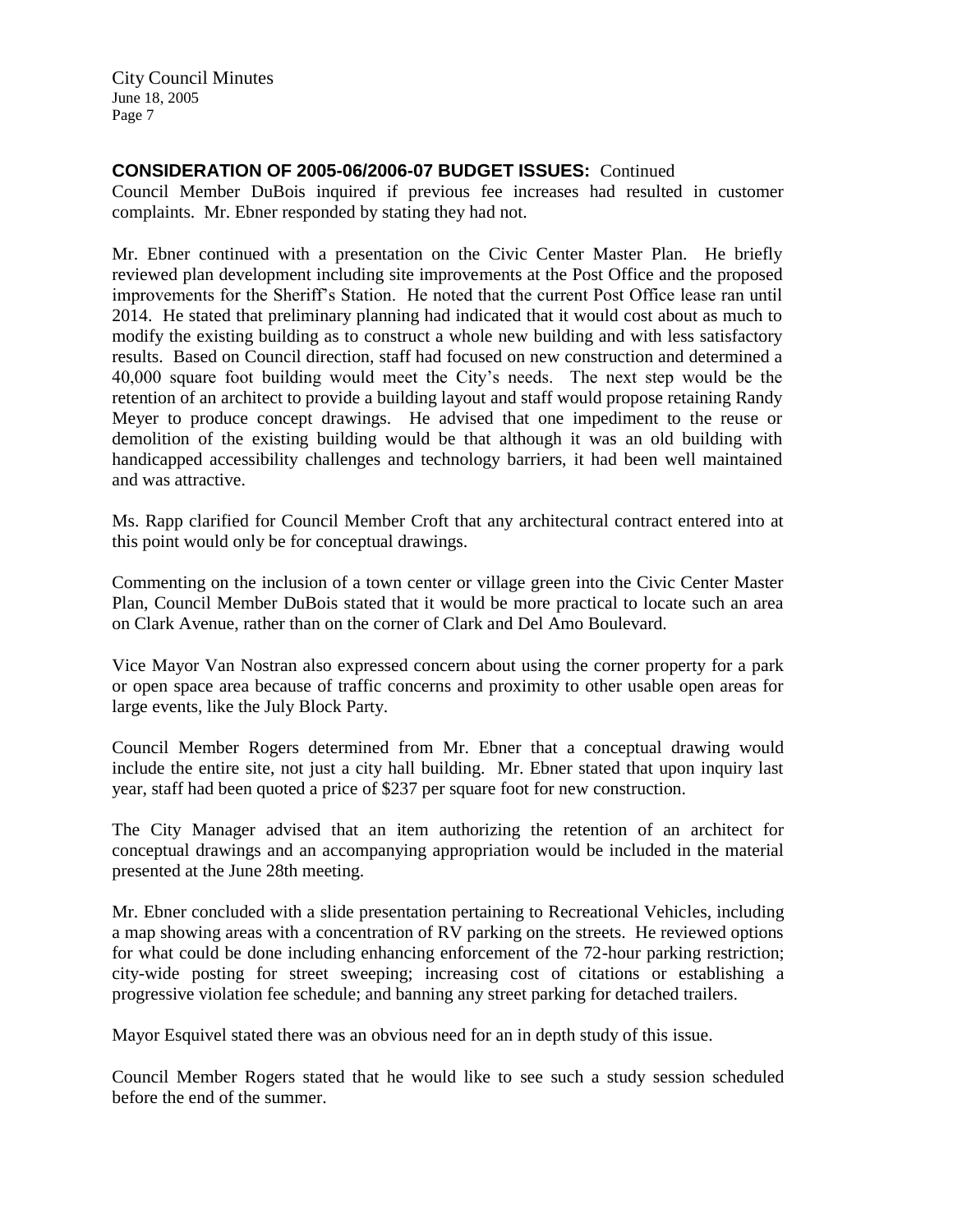## **CONSIDERATION OF 2005-06/2006-07 BUDGET ISSUES:** Continued

Mr. Ebner confirmed that existing data would be adequate for such a study since the situation had not experienced significant changes since the data was collected.

Mayor Esquivel raised the issue of vehicle allowances for City Council Members, noting that the rate had not increased in at least 15 years and that in a recent survey he had seen, Lakewood was among the lowest in compensation.

Council Member Rogers stated that although it is important to fairly compensate Council Members for their expenses, he preferred that Lakewood remain at the lower end of the scale.

VICE MAYOR VAN NOSTRAN MOVED AND MAYOR ESQUIVEL SECONDED TO INCREASE THE VEHICLE ALLOWANCE FOR CITY COUNCIL MEMBERS TO \$375 PER MONTH. UPON ROLL CALL VOTE, THE MOTION WAS APPROVED:

AYES: COUNCIL MEMBERS: Van Nostran, Croft, DuBois and Esquivel NAYS: COUNCIL MEMBERS: None ABSTAIN: COUNCIL MEMBERS: Rogers

Council Member DuBois stated that an issue had been brought to her attention regarding Lakewood businesses. She reported that there was a perception in the business community that the City was not listening to business people. She suggested the formation of a business round table which would be open to all Lakewood businesses, but expressed concern about infringing upon the activities of the Community Promotion Committee.

Responding to a question from Council Member Croft, Council Member DuBois gave the illustration that a complaint had been made about a City process that upon investigation, had proven to be based on misinformation.

Vice Mayor Van Nostran suggested a one-time event to determine if there were enough issues to necessitate an ongoing forum.

Council Member Rogers stated he agreed with the proposal for an informal event, noting that if it was determined that formal structure was necessary, a City Council committee could be formed.

Council Member DuBois stated that her main concern was that the lines of communication be open between the City and the business community.

. . .

**ORAL COMMUNICATIONS:** None